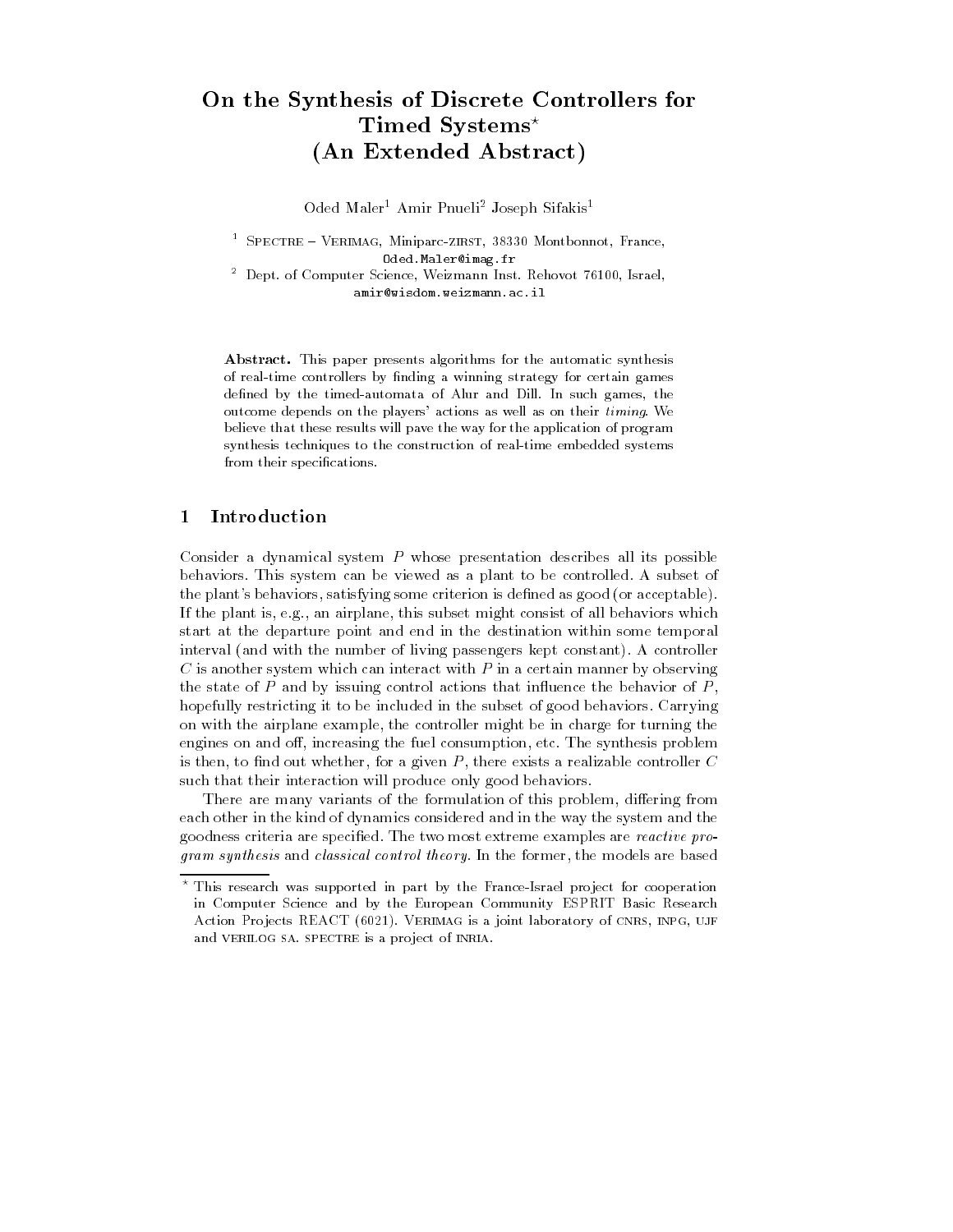on discrete transition systems (watomata). The plant I represents a computing tion of the environment actions and the specification of the desired interaction between the synthesized program  $C$  and the environment-rice dynamics for this case is dened by a non deterministic automaton whose acceptance condition distinguishes good behaviors interactions from bad ones- The program has con trol over some of the transitions, and the problem is to find a strategy, that is, an effective rule for selecting at each state one among the possible transitions. such that bad behaviors are excluded-in control theory theory the plant is a continuous dynamical system diameter of a non-autonomous (that is with in put, put the interest equation of the input serves to express to express the non-terminismum of the nonof the environment (disturbances) which the control the extractions-disturbance actionscontroller synthesis problem in this context is to denet a feed-spectrum is the state of continuously determines the controller's input to the plant, such that behavioral specification are met.

this this paper we are concerned with real-concerned systems where modern states transitions interact with the continuous passage of time- In this setting we model the plant as a *timed automaton*, that is, an automaton equipped with clocks that  $\mathbf r$  in time while the automaton is in any of its states-states-states-states-states-states-states-states-states-states-states-states-states-states-states-states-states-states-states-states-states-states-states-states-s of the clocks may interfere with the transitions by appearing in guards, which are the enabling conditions of the transitions- Thus a transition may take place for example only if some clock value has passed a certain threshold- Transitions may as well reset clocks.

We show that the control synthesis problem is solvable when the plant specification is given by a timed automaton- This means that another timed automaton can be synthesized (when possible) such that its interaction with the environment will introduce only good time distribution to the second traces-to-these results by providing these results by providing the second tracesat first a simple and intuitive (if not new) solution to the discrete version of the problem and then adapt it to timed automata defined over a *dense* time domains- technically the solution is obtained by solving method point equations to involving both discrete transition relations and linear inequalities-

The rest of the paper is organized as follows: in section 2 we give a motivating toy example of a real time controller synthesis problem- In section 
 we treat discusses some relevant past and future work-

#### $\overline{2}$ An Example of a Real-time Control Synthesis problem

Consider the following game depicted in gure - Player P starts running from  $\mathbf{u}$  interact position marked by a circle at the left of the game. It takes her  $\mathbf{v}_1$ seconds to reach the junction- At the junction she can either wait and do nothing or choose to run to chose the left or the right-the chosen  $\pi$  and the chosen  $\pi$ direction for e<sub>2</sub> seconds she reaches the corresponding strage, and if the latter is not blocked (see below) she can run and reach the end position within  $e_3$  seconds. If this final position is reached within less than c seconds since the game started, rayer P winst rue cancel player P starts the game located between the two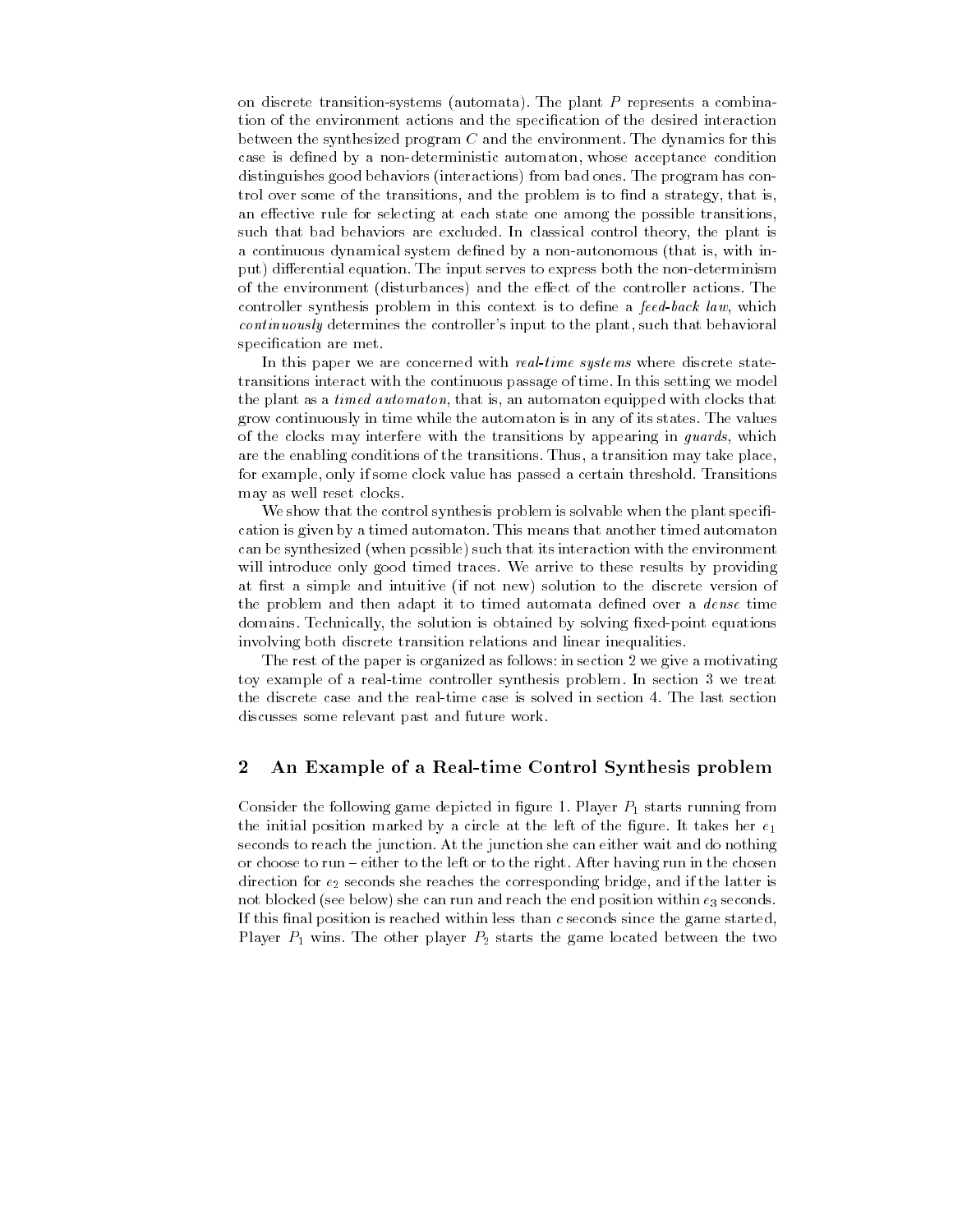bridges and within <sup>d</sup> seconds she must choose between blocking the left or the right bridge which she does immediately upon making the decision- The whole



Fig- - A pursuit game

system can be described as a product of two timed automata having two clocks-The first clock x measures the amount of time elapsed since the beginning of the game- The second clock <sup>y</sup> is used to impose velocity constraints on the behavior of  $P_1$  . These two automata are depicted the figure 2. The product of these two  $\blacksquare$ automata is the timed automaton of gure 
- One can see that there is a strategy to win from state  $A$ J in max $(u, \epsilon_1)$   $\mp$   $\epsilon_2$   $\mp$   $\epsilon_3$   $\lt$   $\epsilon$ . If this inequality holds, the strategy for Flayer  $P_1$  is to stay at BJ until  $x = \max(a, e_1)$ . Then, after Flayer  $\mathcal{L}_2$  takes the system to either BI or BR ray or  $\mathcal{L}_1$  takes the transition to CI or DK, respectively and reaches the goal on time.

### The Discrete Case

**Definition 1 (Plant).** A plant automaton is a tuple  $\mathcal{P} = (Q, \Sigma_c, \delta, q_0)$ , where  $Q$  is a finite set of states,  $\Sigma_c$  is a set of controller commands,  $\delta: Q \times \Sigma_c \mapsto 2^Q$ is the transition function and  $q_0 \in Q$  is an initial state.

For each controller command  $\sigma \in \Sigma_c$  at some state  $q \in Q$  there are several  $p$ ossible consequences denoted by  $v(q, \sigma)$ . This set indicates the possible reactions

 $^\circ$  In order to economize the use of arrows we employ a Statechart-like notation, i.e., an arrow originating from a super-state dashed rectangle represents identical arrows coming out as an the states communication in that super-states we we write the guards above the arrows, clock resettings below and invariants inside states (as in state J of the rst automaton Note that the right automaton observes both clocks as well as the state of the left automaton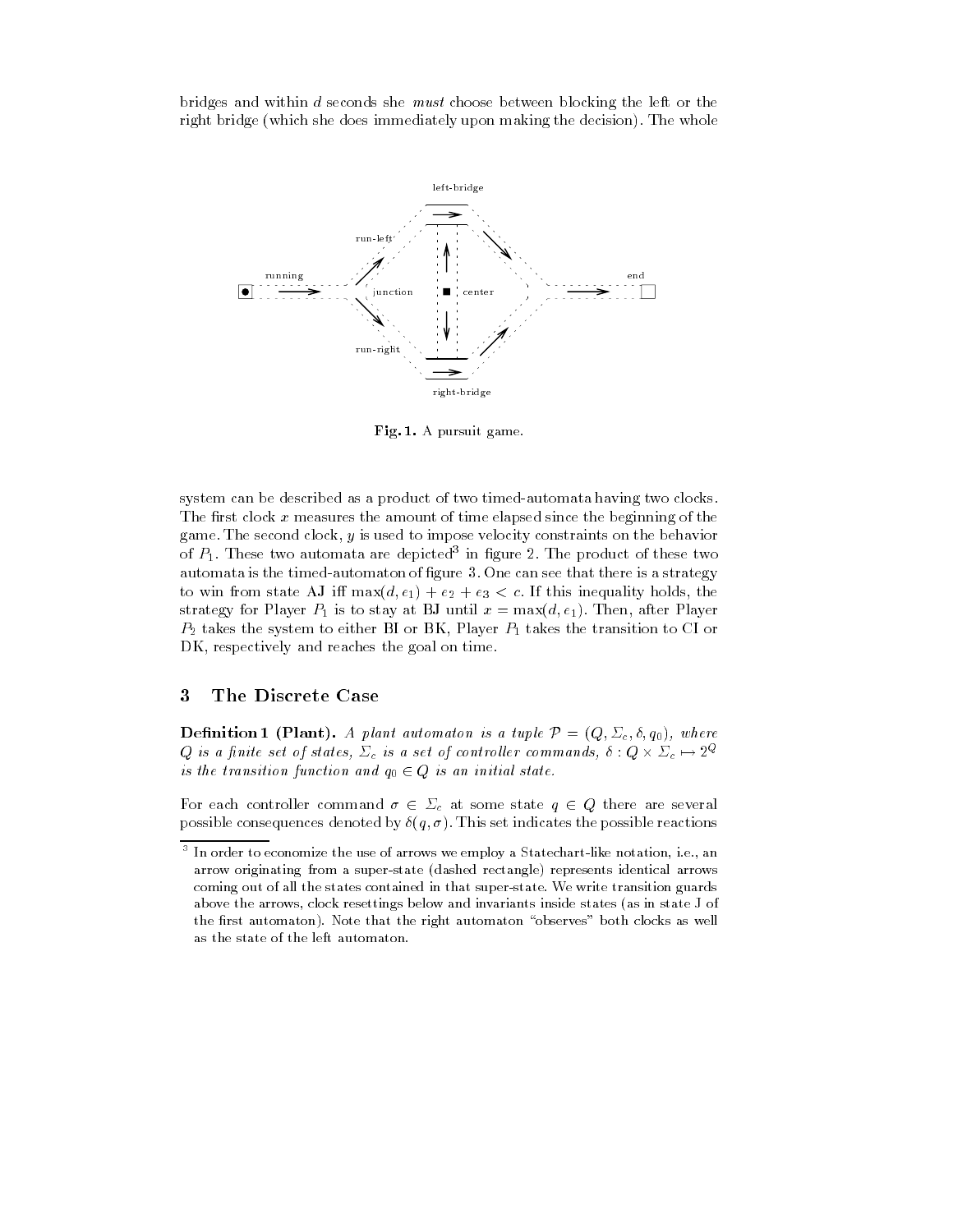

Fig- - The game as two interacting timed-automata

of the plant to the controller's command, some of which may reflect a possible interference by the environment.<sup>4</sup> Choosing a command  $\sigma \in \Sigma_c$  is what the controller can do at every stage of the game-to get a choice is supposed to work for an possible continuations indicated by  $\sigma(q,\sigma)$ .

De-nition Controllers A control ler strategy for a plant specied by  $\mathcal{P} = (Q, \Sigma_c, \delta, q_0)$  is a function  $C : Q^+ \mapsto \Sigma_c$ . A simple controller is a controller that can be written<sup>5</sup> as a function  $C: Q \mapsto \Sigma_c$ .

According to this definition, a general controller may base its selection of the next community of states visited upon the complete history of states visited up to this pointgeneral definition does not impose any bound on the amount of memory the controller might need in order to implement the strategy-to-implement the strategy-to-implement the strategy-t the simpler cases of controllers that base their decisions on a finite memory, a special case of which is the simple controller where the decision is based on the last visited automaton state- Such controllers need only observe the current state of the plant-

For an immersequence of states  $\alpha$  ,  $q_{\{0\}}, q_{\{1\}}, \ldots$  and a natural number  $n$ , we denote by  $\alpha|0...n|$  the nature sequence  $q|0|, q|1|, \ldots, q|n|$ .

**Definition 3 (Trajectories).** Let P be a plant and let  $C: Q^+ \mapsto \Sigma_c$  be a controller. An infinite sequence of states  $\alpha$  ,  $q_{\{0\},q+1},\ldots$  such that  $q_{\{0\}}=q_{0}$  is called a trajectory of  $\mathcal P$  if

$$
q[i+1] \in \bigcup_{\sigma \in \Sigma_c} \delta(q[i], \sigma)
$$

 $^\circ$  Unlike other formulation of 2-person games where there is an explicit description of the transition function of both players here we represent the response of the second player (the environment) as a non-environment as anon-environment the transitions labeled by the same  $\sigma$ .

Which means that for every  $q \in Q$ ,  $w, w \in Q$ ,  $C(wq) = C(wq)$ .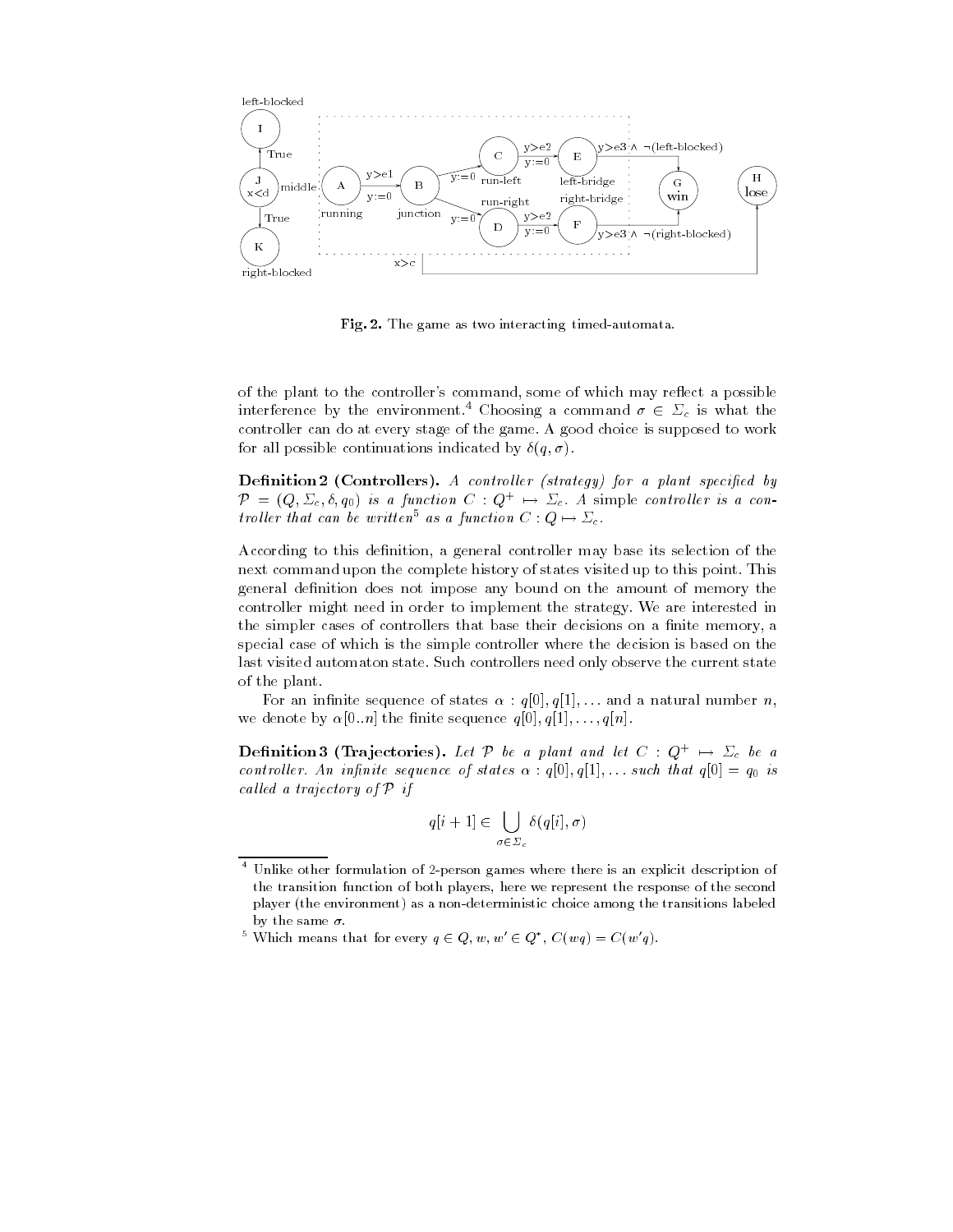

Fig- - The game described globally

and a C-trajectory if  $q[i+1] \in \delta(q[i], C(\alpha[0..i]))$  for every  $i > 0$ . The corresponding sets of trajectories are denoted by  $L(\mathcal{P})$  and  $L_C(\mathcal{P})$ .

Clearly, every C-trajectory is a trajectory and  $L_C(\mathcal{P}) \subseteq L(\mathcal{P})$ . What remains is to define acceptance conditions, that is, a criterion to classify trajectories as good or bad. For every infinite trajectory  $\alpha \in L(\mathcal{P})$ , we let  $Vis(\alpha)$  denote the set of all states appearing in  $\alpha$  and let  $Inf(\alpha)$  denote the set of all states appearing in  $\alpha$  infinitely many times.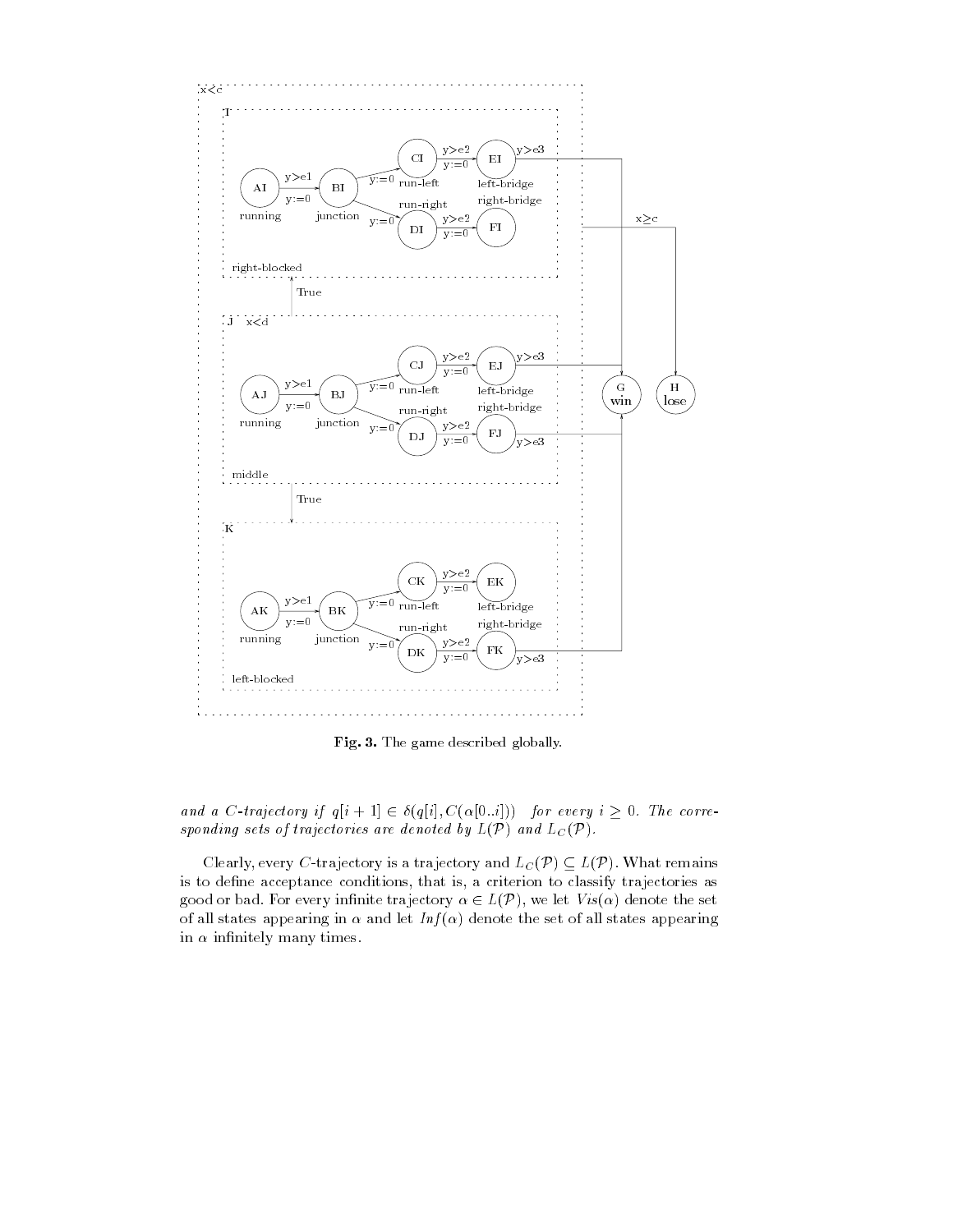**Definition 4** (Acceptance Condition). Let  $\mathcal{P} = (Q, \Sigma_c, \delta, q_0)$  be a plant. An acceptance condition for  $P$  is<br>  $\Omega \in \{ (F, \diamondsuit) , (F, \diamondsuit) \}$ 

$$
\Omega \in \{ (F, \diamondsuit), (F, \square), (F, \diamondsuit \square), (F, \square \diamondsuit), (\mathcal{F}, \mathcal{R}_n) \}
$$

where  $\mathcal{F} = \{(F_i, G_i)\}_{i=1}^n$  (Rabin condition) and F,  $F_i$  and  $G_i$  are certain subsets of  $Q$  referred as the good states. The set of sequences of  $P$  that are accepted according to  $\Omega$  is defined as follows:

| $ L(\mathcal{P}, F, \Box)  \{ \alpha \in L(\mathcal{P}) : Vis(\alpha) \subseteq F \}$                                 | $\alpha$ always remains in F           |
|-----------------------------------------------------------------------------------------------------------------------|----------------------------------------|
| $ L(\mathcal{P}, F, \diamond)  \leq \{\alpha \in L(\mathcal{P}) : Vis(\alpha) \cap F \neq \emptyset\}.$               | $\alpha$ eventually visits F           |
| $[L(\mathcal{P}, F, \Diamond \Box)]$ { $\alpha \in L(\mathcal{P})$ : Inf( $\alpha$ ) $\subseteq F$ }                  | $\alpha$ eventually remains in F       |
| $\left[L(\mathcal{P}, F, \Box \Diamond)\right] \{\alpha \in L(\mathcal{P}) : Inf(\alpha) \cap F \neq \emptyset\}$     | $\alpha$ visits F infinitely often     |
| $\overline{L(\mathcal{P}, \mathcal{F}, \mathcal{R}_n)}\big \{\alpha \in L(\mathcal{P}) : \exists i.$                  | $\alpha$ visits $F_i$ infinitely often |
| $\alpha \in L(\mathcal{P}, F_i, \Box \Diamond) \cap L(\mathcal{P}, G_i, \Diamond \Box)$ and eventually stays in $G_i$ |                                        |

**Definition 5** (Controller Synthesis Problem). For a plant  $\mathcal{P}$  and an acceptance condition  $\Omega$ , the problem  $\text{Synth}(\mathcal{P}, \Omega)$  is: Find a controller C such that  $L_C(\mathcal{P}) \subseteq L(\mathcal{P}, \Omega)$  or otherwise show that such a controller does not exist.

In case the answer is positive we say that  $(\mathcal{P}, \Omega)$  is controllable.

**Definition 6** (Controllable Predecessors). Let  $\mathcal{P} = (Q, \Sigma_c, \delta, q_0)$  be a plant. We define a function  $\pi : 2^Q \mapsto 2^Q$ , mapping a set of states  $P \subseteq Q$  into the set of its controllable predecessors, i.e., the set of states from which the controller can force the plant theo I the one step.

$$
\pi(P) = \{ q \ : \ \exists \sigma \in \Sigma_c \ : \delta(q, \sigma) \subseteq P \}
$$

 $\pi(P)=\{q\;:\;\exists \sigma\in \varSigma_c\;.\;\delta(q,\sigma)\subseteq P\}$ <br>  $\textbf{Theorem 1.} \hspace{1cm} \textit{For every $\Omega\in\{(F,\diamondsuit),(F,\Box),(F,\diamondsuit\Box),(F,\Box\diamond),(\mathcal{F},\mathcal{R}_1)$}\}$ the problem  $\text{Synth}(\mathcal{P}, \Omega)$  is solvable. Moreover, if  $(\mathcal{P}, \Omega)$  is controllable then it is controllable by a simple controller.<sup>6</sup>

**Sketch of Proof**: Let us denote by W the set of winning states, namely, the set of states from which a controller can enforce good behaviors (according to criterials of  $\mu$  and come we characterized by the following mich point expressions.

 $^\circ$  A first variant of this theorem has been proved by Buchi and Landweber in  $|{\rm BLb}9|$ with respect to the more general Muller acceptance condition In that case the controller is nite-state but not necessarily simple The fact that games de ned by Rabin condition can be won using a simple memory-less strategies is implicit in various papers on decision problems for tree-automata V In a more extensive version of the paper we hope to present an alternative and more systematic treatment of winning strategies with respect to Boolean combinations of acceptance conditions as we as a dimension of  $\alpha$  and  $\alpha$  and  $\alpha$  are  $\alpha$  and  $\alpha$  are  $\alpha$  and  $\alpha$  and  $\alpha$  are  $\alpha$   $\alpha$  and  $\alpha$  and  $\alpha$ readers may look at such a characterization in [TW94a].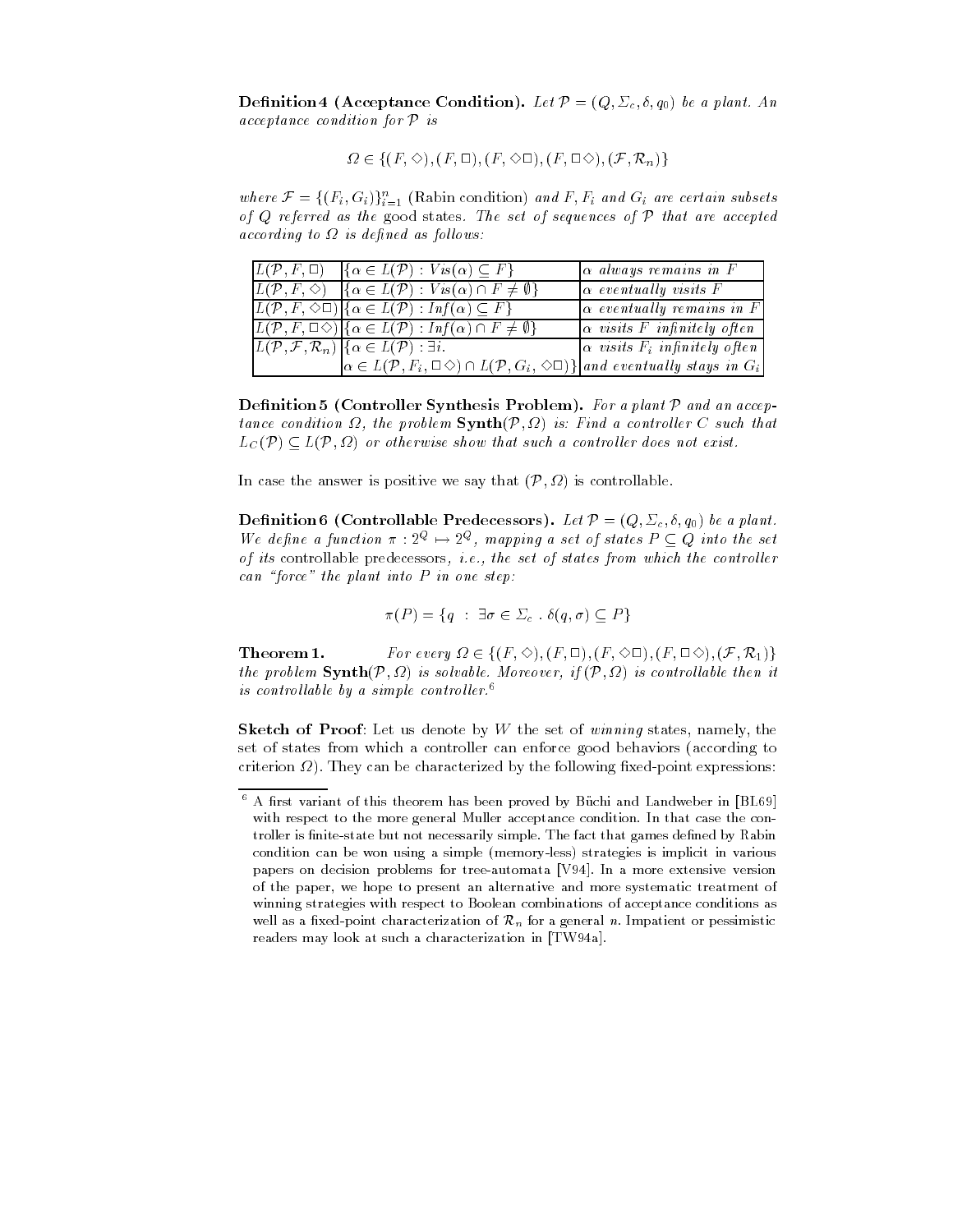$$
\Box: \nu W\Bigl(F \cap \pi(W)\Bigr) \tag{1}
$$

$$
\diamondsuit: \mu W\Bigl(F \cup \pi(W)\Bigr) \tag{2}
$$

$$
\Diamond \Box : \mu W\nu H \Big( \pi(H) \cap \big( F \cup \pi(W) \big) \Big) \tag{3}
$$

$$
\Box \Diamond : \nu W \mu H \big( \pi(H) \cup (F \cap \pi(W)) \big) \tag{4}
$$

$$
\mathcal{R}_1: \mu W \Big\{ \pi(W) \ \cup \ \nu Y \mu H \ . \ W \cup G \cap \Big( \pi(H) \cup (F \cap \pi(Y)) \Big) \Big\} \tag{5}
$$

The plant is controllable iff  $q_0 \in W$ .

for a given plant and the induced controllable predecessor function  $\eta$  is is straightforward to calculate the sets <sup>W</sup> dened by the xed point expressions  $(1)$ –(5) and check whether  $q_0 \in W$ . However, it may be illuminating to review the iterative process by which these sets are calculated-

consider the cases in disc cases the cases processes can be described respect tively, by the following schemes:

$$
\begin{array}{ll}\n W_0 := \emptyset & W_0 := Q \\
 \text{for } i = 0, 1, \ldots, \text{ repeat} \\
 & W_{i+1} := F \cup \pi(W_i) \\
 & \text{until } W_{i+1} = W_i\n \end{array}\n \qquad\n \begin{array}{ll}\n W_0 := Q \\
 \text{for } i = 0, 1, \ldots, \text{ repeat} \\
 & W_{i+1} := F \cap \pi(W_i) \\
 & \text{until } W_{i+1} = W_i\n \end{array}
$$

For the case each Wi contains the states from which a visit to <sup>F</sup> can be chieved after at most i steps and in the - case; it consists of the states it chil which the plant can be kept in F for at least i steps. The sequences  $\{W_i\}$  are monotone over a finite domain and hence convergence is guaranteed.

This procedure is constructive in the following sense: in the process of calculating  $W_{i+1}$ , whenever we add a state q to  $W_i$  (or do not remove it from  $W_i$ in the  $\Box$ -case) there must be at least one action  $\sigma \in \Sigma_c$  such that  $\delta(q, \sigma) \subseteq W_i$ .  $S$  is denote the controller at  $\mathcal{A}$  as  $C$  ( $\mathcal{A}$ ) . The thermal process terminates the process terminates the process terminates the process terminates of  $S$ controller is synthesized for all the winning states-the winning states-the problem in the problem in the problem in cess fails, that is,  $q_0 \notin W$ , then for every controller command there is a possibly bad consequence that will put the system outside  $F$ , and no controller, even an innite one can prevent the can prevent the can prevent the can prevent the can prevent the can prevent the can

consider now this case of this case calls for nested iterations and the calls for major iteration varying the values of the set W, and a nested minor iteration varying the values of the set H- This double iteration is described by the following scheme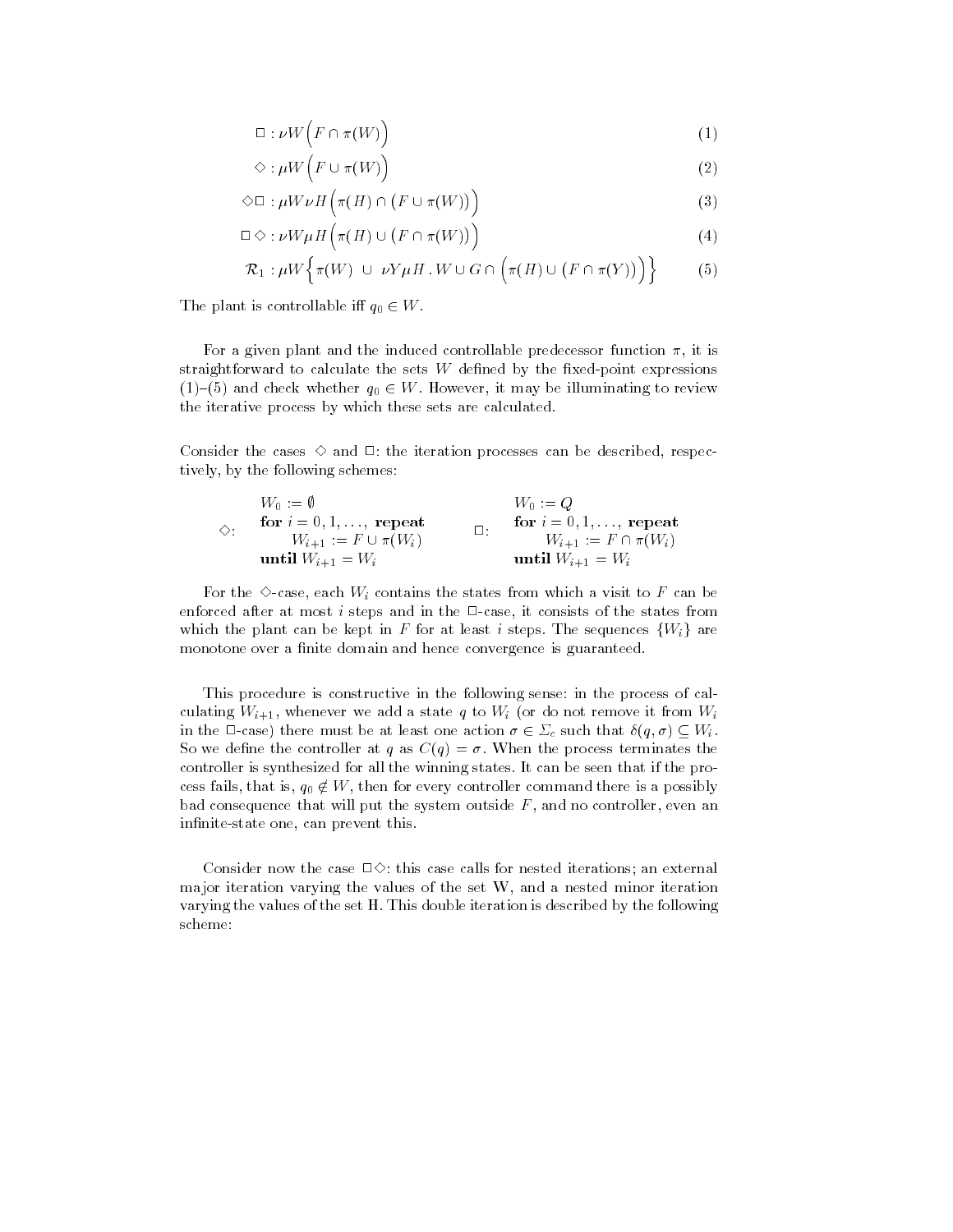$$
W_0 := Q
$$
  
\n**for**  $i = 0, 1, ...,$  **repeat**  
\n**for**  $j = 0, 1, ...,$  **repeat**  
\n**for**  $j = 0, 1, ...,$  **repeat**  
\n**Hinti**  $H_{j+1} := \pi(H_j) \cup (F \cap \pi(W_i))$   
\n**until**  $W_{i+1} := H_j$   
\n**until**  $W_{i+1} = W_i$ 

The major iteration starts with W Q- For that value of W we iterate on H to compute the set of states from which a single visit to <sup>F</sup> can be enforced-For the next major features with we take W to be this set. We now recompute H with respect to  $W_1$  which yields the set of states from which one can enforce a visit to F followed by a visit to  $W_1$  (and hence two visits to F  $\mu$  -fine process constructs a decreasing sequence  $w_0, w_1, \ldots$  where each  $w_i$  is the set of states from which <sup>i</sup> visits to <sup>F</sup> can be enforced- This sequence converges to the set of states from which the plant can be driven to F innifelery many times-File strategy is extracted within the last execution of the inner loop as in the  $\gamma$  case. Formulation of the iterative processes for  $\Diamond \Box$  and  $\mathcal{R}_1$  is left as an exercise.

## The Real Time Case

Timed automata  $(AD 94)$  are automata equipped with clocks whose values grow continuously-the continuously-the continuously-the transitions by participating in presentations by participating in conditions (guards) for certain transitions and they are possibly reset when some  $t$ ransitions are taken. We let  $T$  denote  $T$  (the non-negative reals) and let  $X = T^*$  (the clock space). We write elements of X as  $\mathbf{x} = (x_1, \ldots, x_d)$  and denote the *a*-dimensional unit vector by  $\mathbf{r} = (1, \ldots, 1)$ , since  $\Lambda$  is infinite and  $\alpha$ 

de la construcción de la construcción de la construcción de la construcción de la construcción de la construcción de la construcción de la construcción de la construcción de la construcción de la construcción de la constru non countable we need a language to express certain subsets of it as well well operations on these subsets-

**political** sets and polyhedral sets provided to the provided through the constant West and Department West of the associate with  $\kappa$  three subsets of  $2^{**}$  :

- $H_k$  the set of half-spaces consisting of all sets having one of the following  $\mathcal{H}_k$  - the set of half-spaces consisting of all sets having one of the following<br>forms: X, Ø, { $\mathbf{x} \in I\!\!R^+ : x_i \# c$ }, { $\mathbf{x} \in I\!\!R^+ : x_i - x_j \# c$ }, for some  $\# \in \{<, < \}$  $\{ >, > \}$ ,  $c \in \{0, \ldots, k\}$ .  $f-he\ set\ of\ ms\colon X,\ \emptyset,\ \{:\ \geq\},\ c\in\{0,$
- $+$   ${\cal H}^{\cap}_k$  the set of convex sets consisting of intersections of elements of  ${\cal H}_k$ .
- $\mathcal{H}^*_k$  the set of k-polyhedral sets containing all sets obtained ifrom  $\mathcal{H}_k$  via  $union,$  intersection and complementation.

Clearly, for every  $k$  ,  $\mathcal{H}^*_k$  has a finite number of elements, each of which can be written as a finite union of convex sets. Some authors call the elements of  $\mathcal{H}_k^*$ regions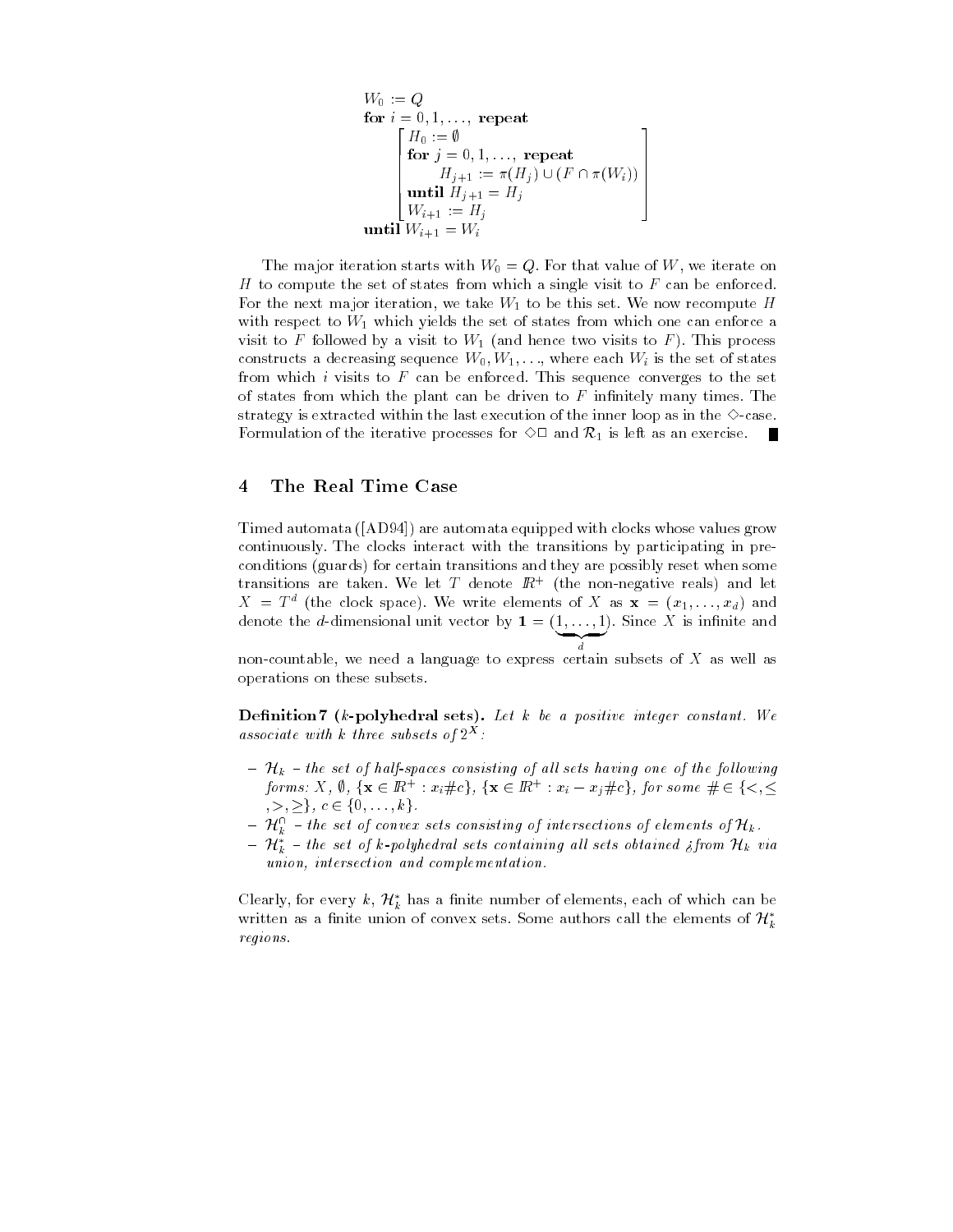De-nition Reset Functions Let <sup>F</sup> X denote the class of functions <sup>f</sup>  $X \mapsto X$  that can be written in the form  $f(x_1, \ldots, x_d) = (f_1, \ldots, f_d)$  where each fi is either xi or

De-nition Timed Automata A timed automaton is a tuple  $\mathcal{T} = (Q, X, \Sigma, I, R, q_0)$  consisting of Q, a finite set of discrete states, a clock domain  $X = (\mathbb{R}^+)^d$  for some  $d > 0$ , an input alphabet  $\Sigma(\Sigma = \Sigma_c \cup \{e\})$  including  $\sum_{i=1}^{n}$  the controller  $\sum_{i=1}^{n}$  is the controller action  $\sum_{i=1}^{n}$  is the controller set of  $\sum_{i=1}^{n}$ onsisting of Q, a finite set of discrete states,<sup>7</sup> a close one  $d > 0$ , an input alphabet  $\Sigma$  ( $\Sigma = \Sigma_c \cup \{e\}$ ) includi<br>and a single environment action e),  $I: Q \mapsto \mathcal{H}_u^{\Omega}$  is a state invariance function (we denote  $I(q)$  by  $I_q$ ) and  $R \subseteq Q \times \Sigma \times \mathcal{H}_k^0 \times F(X) \times Q$ <br>is a set of transition relations, each of the form  $\langle q, \sigma, g, f, q' \rangle$ , where  $q, q' \in Q$ ,<br> $\sigma \in \Sigma$ .  $q \in \mathcal{H}_k^0$ . and  $f \in F(X)$ .  $q_0 \in Q$ is a set of transition relations, each of the form  $\langle q, \sigma, q, f, q' \rangle$ , where  $q, q' \in Q$ ,  $\sigma \in \Sigma$ ,  $g \in \mathcal{H}_k^{\cap}$ , and  $f \in F(X)$ ,  $q_0 \in Q$  is the initial state of  $\mathcal{T}.$ 

A configuration of T is a pair  $(q, \mathbf{x}) \in Q \times X$  denoting a discrete state and the values of the clocks. When in a configuration  $(q, \mathbf{x})$  such that  $\mathbf{x} \in I_q$ , the automaton can let this progress is characterized it and the values of the clocks increase uniformly as long as **x** is still in  $I_q$ . Whenever T is in  $(q, \mathbf{x})$  such that for some  $r = \langle q, \sigma, q, f, q' \rangle \in R$ ,  $\mathbf{x} \in q$  (the "guard" of r is satisfied), the ogres<br>ong a<br>α'\ ∈ automaton can respond to a  $\sigma$  input and move to  $(q', f(\mathbf{x}))$ . Sometimes  $I_q \cap q \neq \emptyset$ and both options are possible, namely at some configurations we can either stay in  $q$  and let  $x$  increase with time or take a transition.

Without loss of generality, we assume that for every  $q \in Q$  and every  $\mathbf{x} \in X$ , there exists some  $t \in T$  such that  $\mathbf{x} + \mathbf{1}t \notin I_q$ . That is, the automaton cannot stay in any of its discrete states forever.

**Definition 10 (Steps and Trajectories).** A step of T is a pair of configurations  $((q, \mathbf{x}), (q, \mathbf{x}))$  such that either:

- 1.  $q = q'$  and for some  $t \in T$ ,  $\mathbf{x}' = \mathbf{x} + \mathbf{1}t$ ,  $\mathbf{x} \in I_q$  and  $\mathbf{x}' \in I_q$ . In this case we<br>say that  $(q', \mathbf{x}')$  is a t-successor of  $(q, \mathbf{x})$  and that  $((q, \mathbf{x}), (q', \mathbf{x}'))$  is a t-step.<br>2. There is some  $r = (q, \sigma, q, f, q$ say that  $(g_-, \mathbf{x}_+)$  is a  $\iota$ -successor of  $(g_+, \mathbf{x})$  and that  $((g_+, \mathbf{x}), (g_-, \mathbf{x}_+))$  is a  $\iota$ -step.
- 2. There is some  $r = \langle q, \sigma, g, f, q' \rangle \in R$  such that  $\mathbf{x} \in g$  and  $\mathbf{x}' = f(\mathbf{x})$ . In this case we say that  $(q_1, \mathbf{x})$  is a  $\theta$ -successor of  $(q_1, \mathbf{x})$  and that  $((q_1, \mathbf{x}), (q_2, \mathbf{x}))$  is a -step

A trajectory of T is a sequence  $\beta = (q[0], \mathbf{x}[0]), (q[1], \mathbf{x}[1]), \ldots$  of configurations such that for every it tightiles that i sites i sight is a step  $\cdot$ 

A trajectory is non-Zeno if it has innitely many <sup>t</sup>steps and the sum of the corresponding the divergest the denote the set of all non-heno trajectories that T can generate by  $L(\mathcal{T})$ . Given a trajectory  $\beta$  we can define  $Vis(\beta)$  and  $Inf(\beta)$ as in the discrete case by referring to the projection of  $\beta$  on Q and use  $L(\mathcal{T}, \Omega)$ to denote acceptable trajectories as in definition 4.

De-nition Real
time Controllers A simple real-A simple real-time controller is a function  $C: Q \times X \mapsto \Sigma_c \cup \{$ .  $\begin{array}{c} \text{e Contr} \ \cup \{\bot\}. \end{array}$ 

<sup>. .</sup> Ualled "locations" by some authors, in order to distinguish them from global states that include the clock values we will use con gurations for the latter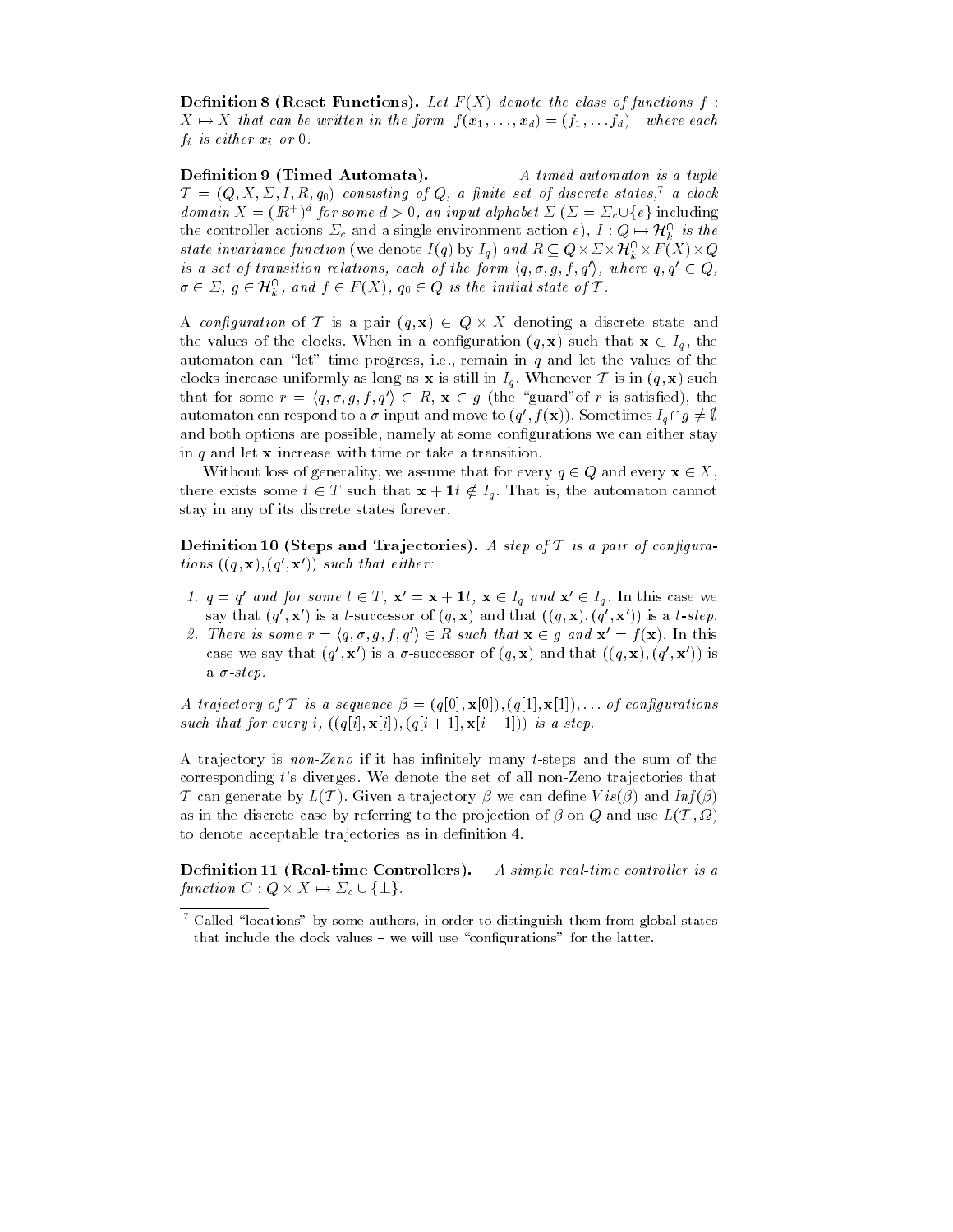According to this function the controller chooses at any conguration q- x whether to issue some enabled transition  $\sigma$  or to do nothing and let time go According to this function the controller chooses at any configuration  $(q, \mathbf{x})$  whether to issue some enabled transition  $\sigma$  or to do nothing and let time go by. We denote by  $\Sigma_c^{\perp}$  the range of controller commands  $\tilde{}$ require that the controller is k-polyhedral, i.e, for every  $\sigma \in \Sigma_c^{\perp}$ ,  $C^{-1}(\sigma)$  is a k polyhedral set-

 $D$  changed  $D$  is a control control  $D$  and  $D$  and  $D$  are  $D$  and  $D$  and  $D$  and  $D$  are  $D$  and  $D$  and  $D$  and  $D$  and  $D$  and  $D$  and  $D$  and  $D$  and  $D$  and  $D$  and  $D$  and  $D$  and  $D$  and  $D$  and  $D$  and  $D$  and pair  $((q, \mathbf{x}), (q, \mathbf{x}))$  of configurations is a  $C$ -step if it is either

- an e-step or
- 2. a  $\sigma$ -step such that  $C(q, \mathbf{x}) = \sigma \in \Sigma_c$  or
- 3. a t-step for some  $t \in T$  such that for every  $t', t' \in [0,t)$ ,  $C(q, \mathbf{x} + \mathbf{1}t') = \bot$ .

A C-trajectory is a trajectory consisting of C-steps We denote the set of <sup>C</sup>trajectories of T by  $L_C(T)$ .

De-nition Real
Time Controller Synthesis Given a timed automaton T and an acceptance condition  $\Omega$ , the problem  $\mathbf{RT}\text{-}\mathbf{Synth}(T,\Omega)$  is: Construct a real-time controller C such that  $L_C(T) \subset L(T,\Omega)$ .

In order to tackle the real time controller synthesis problem we introduce the following definitions. For  $t \in T$  and  $\sigma \in \Sigma$ , the configuration  $(q', \mathbf{x}')$  is defined to be a  $(t, v)$ -successor of the configuration  $(q, \mathbf{x})$  if there exists an intermediate configuration  $(g, \mathbf{x})$ , such that  $(g, \mathbf{x})$  is a *t*-successor of  $(g, \mathbf{x})$  and  $(g, \mathbf{x})$  is a  $\sigma$ -successor of  $(\hat{q}, \hat{\mathbf{x}})$ .<sup>8</sup> Then we define function  $\delta : (Q \times X) \times (T \times \Sigma_c^{\perp}) \mapsto 2^{Q \times X}$ ,  $\begin{pmatrix} a & b \\ c & d \end{pmatrix}$  at and for all the possible consequences of the where  $g(t, \mathbf{x})$ ,  $(t, \sigma)$  stands for all the possible consequences of the controller attempting to issue the command  $\sigma \in \Sigma_c^{\perp}$  after waiting t time units starting at conguration q- x-

**Definition 14 (Extended Transition Function).** For every  $t \in T$  and  $\sigma \in$  $\mathcal{L}_c$ , the set  $o((q, \mathbf{x}), (t, \sigma))$  consists of all the configurations  $(q_-, \mathbf{x}_+)$  such that either

- 1.  $(q, \mathbf{x})$  is a  $(t, \sigma)$ -successor of  $(q, \mathbf{x})$ , or
- 2.  $(q', \mathbf{x}')$  is a  $(t', e)$ -successor of  $(q, \mathbf{x})$  for some  $t' \in [0, t]$ .

This definition covers successor configurations that are obtained in one of two possible ways- Some congurations result from the plant waiting patiently at state <sup>q</sup> for <sup>t</sup> time units and then taking a labeled transition according to the controller recommendation- The second possibility is of congurations obtained by taking an environment transition at any time  $t' < t$ . This is in fact the crucial new feature of real-time games the adversary needs the adversary needs the adversary needs the adversary need not wait for the player's next move.

As in the discrete case, we define a predecessor function that indicates the configurations from which the controller can force the automaton into a given set of configurations.

<sup>~</sup> Note that this covers the case of  $(q_1, \mathbf{X}_+)$  being simply a  $\sigma$ -successor of  $(q_1, \mathbf{X}_+)$  by  $\alpha$  is the contract of  $\alpha$  (being constantly and  $\alpha$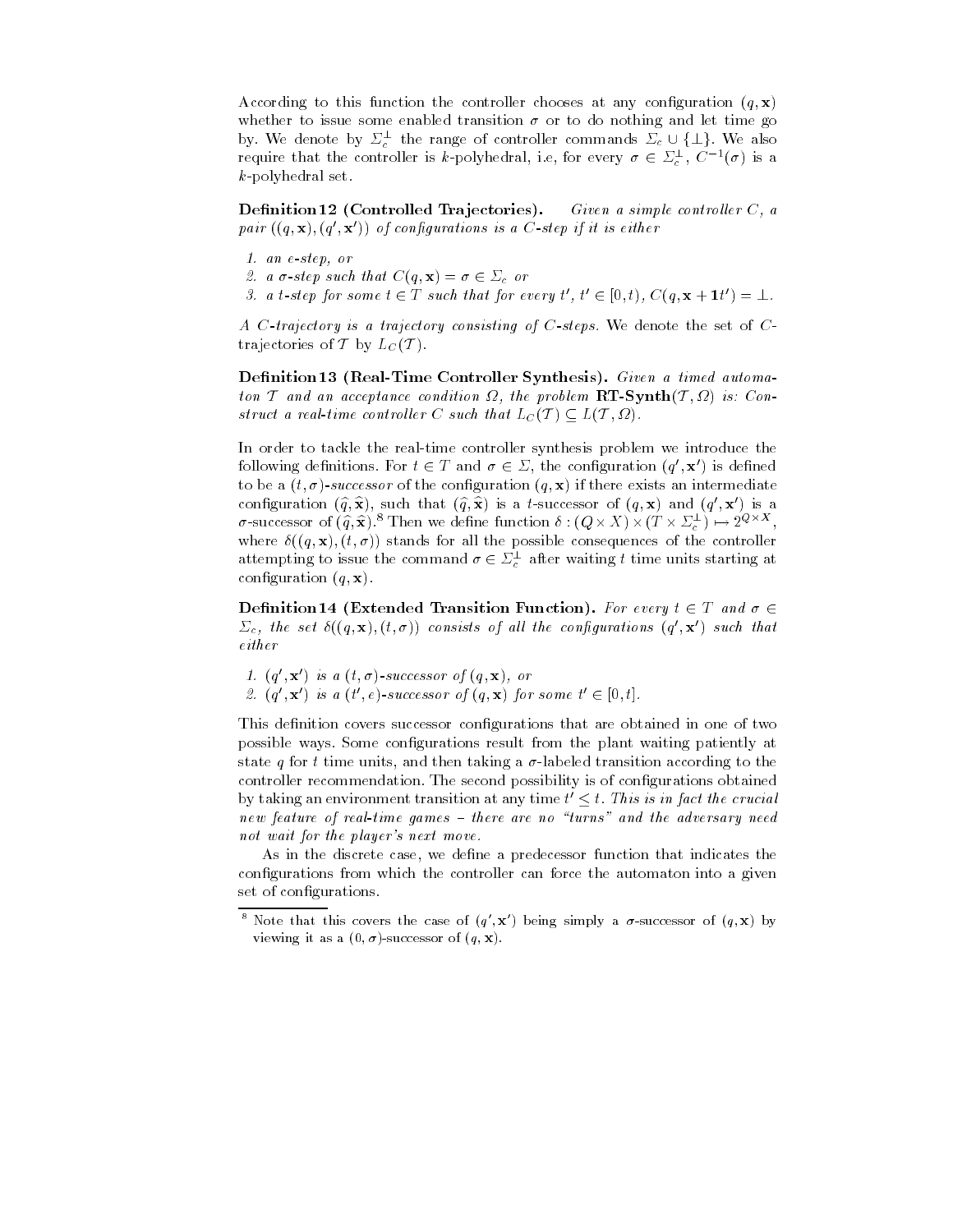De-nition Controllable Predecessors The control lable predecessor function  $\pi: 2^Q \times 2^X \mapsto 2^Q \times 2^X$  is defined for every  $K \subseteq Q \times X$  by

$$
\pi(K) = \{(q, \mathbf{x}) \ : \ \exists t \in T \, . \exists \sigma \in \Sigma_c \, . \delta((q, \mathbf{x}), (t, \sigma)) \subseteq K\}
$$

As in the discrete case, the sets of winning configurations can be characterized by a fixed-point expressions similar to  $(1)$ – $(5)$  over  $2^Q \times 2^X$ . Unlike the discrete case, the iteration is not over a finite domain, yet some nice properties of timedautomata (see [AD94], [ACD93], [HNSY94] for more detailed proofs) guarantee convergence. Assume that  $Q = \{q_0, \ldots, q_m\}$ . Clearly, any set of configurations automata (see [AD94], [ACD93], [HNSY94] for mo:<br>convergence. Assume that  $Q = \{q_0, \ldots, q_m\}$ . Clear<br>can be written as  $K = \{q_0\} \times P_0 \cup \cdots \cup \{q_m\} \times$  $m_1$ , where  $m_0$ ,  $m_1$ ,  $m_2$  are subsets of X. Thus, the set K can be uniquely represented by a set tuple  $\mathcal{K} =$  $\langle P_0, \ldots, P_m \rangle$  and we can view  $\pi$  as a transformation on set tuples.

A set tuple K is called k-polyhedral if each component  $P_i$ ,  $i = 0, \ldots, m$ , belongs to  $\mathcal{H}_k^*$ . We will show that the function  $\pi$  always maps a  $k$ -polyhedral set tuple to another a polyhedral set tuple-inc a meat step as a rint teptement the function in terms of its action on components- Without loss of generality we assume that for every  $q \in Q$ ,  $\sigma \in \Sigma_c$  there is at most one  $r = \langle q, \sigma, g, f, q' \rangle \in R$ . sent<br>ulity,<br>a'∑∈ Let  $\langle P'_0, \ldots, P'_m \rangle = \pi(\langle P_0, \ldots, P_m \rangle)$ . Then, for each  $i = 0, \ldots, m$ , the set  $P'_i$ can be expressed as

$$
P'_{i} = \bigcup_{(q_{i},\sigma,g,f,q_{j})\in R} \{ \mathbf{x} : \exists t \in T \cdot \begin{pmatrix} \mathbf{x} \in I_{q_{i}} \land \mathbf{x} + \mathbf{1}t \in I_{q_{i}} \land \\ \mathbf{x} + \mathbf{1}t \in g \land f(\mathbf{x} + \mathbf{1}t) \in P_{j} \land \\ (\forall t' \leq t) \land \\ (\mathbf{x} + \mathbf{1}t' \in g' \rightarrow f(\mathbf{x} + \mathbf{1}t') \in P_{k}) \end{pmatrix} \} \quad (6)
$$

This ugly-looking formula just states that **x** is in  $P_i$  in for some j, a and t we can istay in  $q_i$  for t time units and then make a transition to some configuration in  $\{q_j\} \times P_j$ , while all other environment transitions that might be enabled between 0 and t will lead us to a configurations which are in s  $\{q_i\}\times P_i$ , while all other environment transitions that might be enabled between 0 and t will lead us to a configurations which are in some  $\{p_k\} \times P_k$ .

Claim 2 (Closure of  $\mathcal{H}_k^*$  under  $\pi$ ). If  $\mathcal{K} = \langle P_0, \ldots, P_m \rangle$  is k-polyhedral so is  $\pi(\mathcal{K}) = \langle P'_0, \ldots, P'_m \rangle$ .

**Sketch of Proof**: It can be verified that every  $P_i$  can be written as a Boolean  $\sim$ mbinations of sets of the form:<br>  $I_{q_i} \cap {\mathbf{x} : \exists t . \mathbf{x} + \mathbf{1}t \in I_{q_i} \cap g \cap f^{-1}(P_j)}$  $\begin{aligned} \n\mathbf{v} \times \mathbf{v} \n\end{aligned}$ 

$$
I_{q_i} \cap \{ \mathbf{x} \ : \ \exists t \ . \mathbf{x} + \mathbf{1}t \in I_{q_i} \cap g \cap f^{-1}(P_j) \land \forall t' \le t \ . \mathbf{x} + \mathbf{1}t' \in \overline{g'} \cup f'^{-1}(P_k) \}
$$

for some guards  $q$ ,  $q$  and reset functions  $f,f$  , where we use  $f^{-}(f)$  to denote  $\{x : f(x) \in P\}$ . Since timed reachability is distributive over union, i.e.,

$$
\{\mathbf x : \exists t \cdot \mathbf x + \mathbf 1t \in S_1 \cup S_2\} = \{\mathbf x : \exists t \cdot \mathbf x + \mathbf 1t \in S_1\} \cup \{\mathbf x : \exists t \cdot \mathbf x + \mathbf 1t \in S_2\}
$$

it is sumicront to prove the claim assuming a convex polyhedral sets. Clearly, when f is a reset function  $f^{-1}(S) = {\mathbf{x} : f(\mathbf{x}) \in S}$  is k-convex whenever S is.  $S$  what remains to show is that for any two kconvex sets  $S_1$  and  $S_4$  the set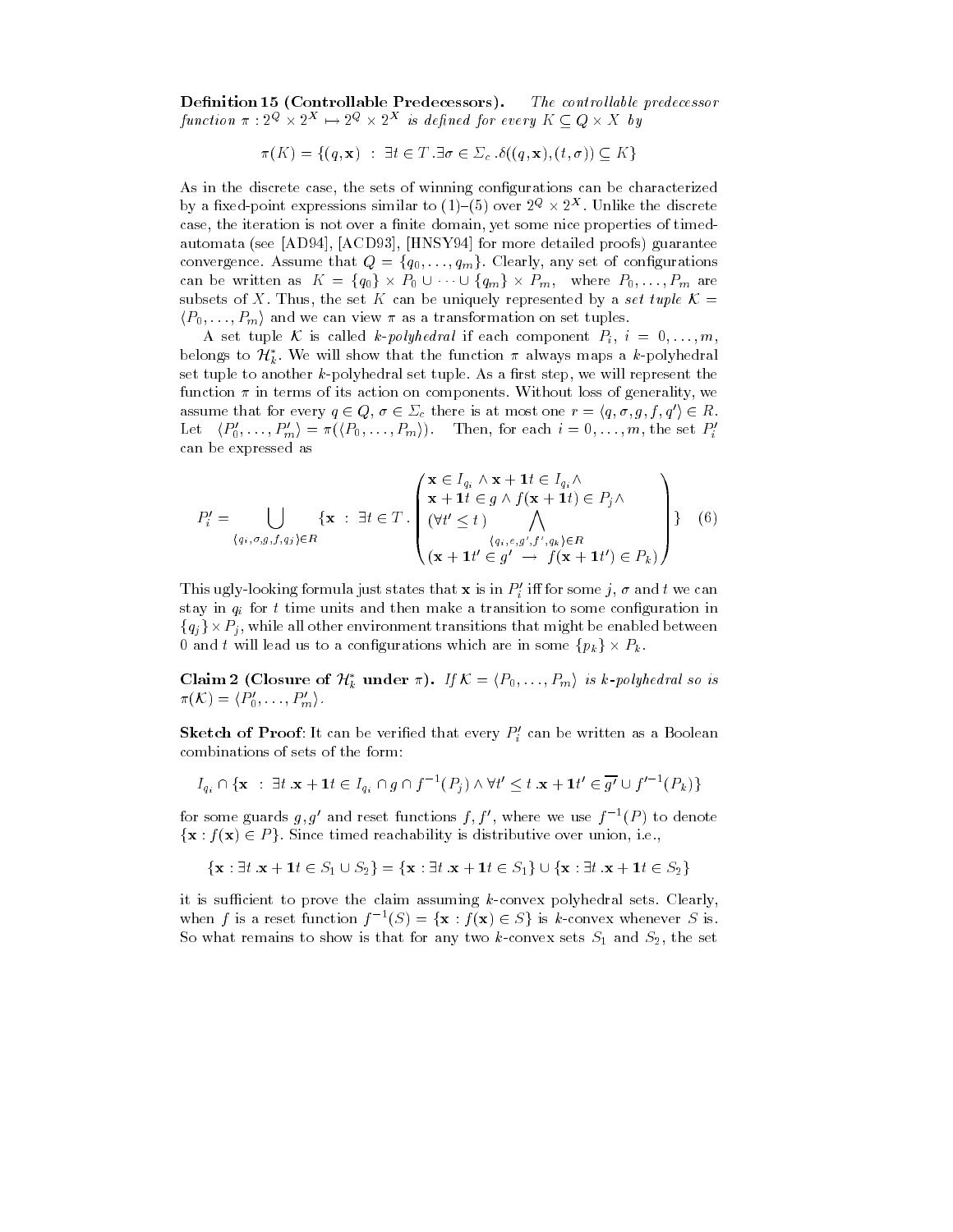$\pi_{t',t}(S_1, S_2)$ , denoting an the points in  $S_1$  from which we can reach  $S_2$  (via time<br>progress) without leaving  $S_1$ , and defined as<br> $\pi_{t',t}(S_1, S_2) = {\mathbf{x} : \exists t : \mathbf{x} + \mathbf{1}t \in S_2 \land \forall t' < t : \mathbf{x} + \mathbf{1}t' \in S_1}$ progress) without leaving  $S_1$ , and defined as

$$
\pi_{t',t}(S_1, S_2) = \{ \mathbf{x} : \exists t \, \mathbf{x} + \mathbf{1}t \in S_2 \land \forall t' \le t \, \mathbf{x} + \mathbf{1}t' \in S_1 \}
$$

is also n conficil based on clementary milest algebra it can be shown that  $\frac{n_t}{l}$ ,  $\frac{n_t}{s}$ ,  $\frac{n_t}{s}$  is an intersection of some of the half-spaces defining  $\frac{n_t}{s}$  and  $\frac{n_t}{s}$ together with half-spaces of the form  $x_i > 0$ , and half-spaces of the form  $\{x : x_i - x_j \#c\}$  where c is an integer constant not larger than the maximal constant in the denitions of S and S- see gure for intuition-



 $\mathbf{F}$  . The set  $\mathcal{F}_{t}$  (st) s  $\mathcal{F}_{t}$  for the sets s  $\mathcal{F}_{t}$  appearing in the right hand side appears in the left. One can see that the the integer constant  $c$  in the new inequality  $x_1\!-\!x_2 < c$ is an integer and is smaller than the constant c in the S-part party  $x_1$  ,  $\cdots$ 

Theorem 3 (Control Synthesis for Timed Systems). Given a timed automaton T and an acceptance condition<br>  $\Omega \in \{ (F, \Diamond), (F, \Box), (F, \Diamond \Box), (F, \Diamond \Box) \}$ 

$$
\Omega \in \{ (F, \diamondsuit), (F, \square), (F, \diamondsuit \square), (F, \square \diamondsuit), (\mathcal{F}, \mathcal{R}_1) \},
$$

the problem  $\mathbf{RT}\text{-}\mathbf{Synth}(T,Q)$  is solvable.

the problem  $\mathbf{RT}\text{-}\mathbf{Synth}(\mathcal{T},\varOmega)$  is solvable.<br>Sketch of Proof: We have just shown that  $2^Q\times\mathcal{H}_k^*$  is closed under  $\pi$ . Any of the iterative processes for the xed point equations starts with an element of  $2^Q \times \mathcal{H}_k^*$ . For example, the iteration for  $\diamondsuit$  starts with  $W_0 = Q \times F$ .  $\operatorname*{proc}_{\mathcal{H}_{k}^{*}}$ Each iteration consists of applying Boolean set theoretic operations and the predecessor operation, which implies that every  $W_i$  is also an element of  $2^Q \times \mathcal{H}_k^*$ a nite set-monotonicity a monotonicity a xed-monotonicity a xed-monotonicity a xed-monotonicity a xed-monotonic

The strategy is extracted in a similar manner as in the discrete case- When ever a comiguration  $(q_1 x)$  is added to  $n_1$  is is due to one or more pairs or the form  $(\lceil t_1, t_2 \rceil, \sigma)$  murtating that within any  $t, t_1 \leq t \leq t_2$ , issuing  $\sigma$  after waiting t will lead to a winning position. Hence by letting  $C(q, \mathbf{x}) = \bot$  when  $t_1 > 0$  and C(y) a when  $\epsilon_1$  we obtain a kpolyhedral controller.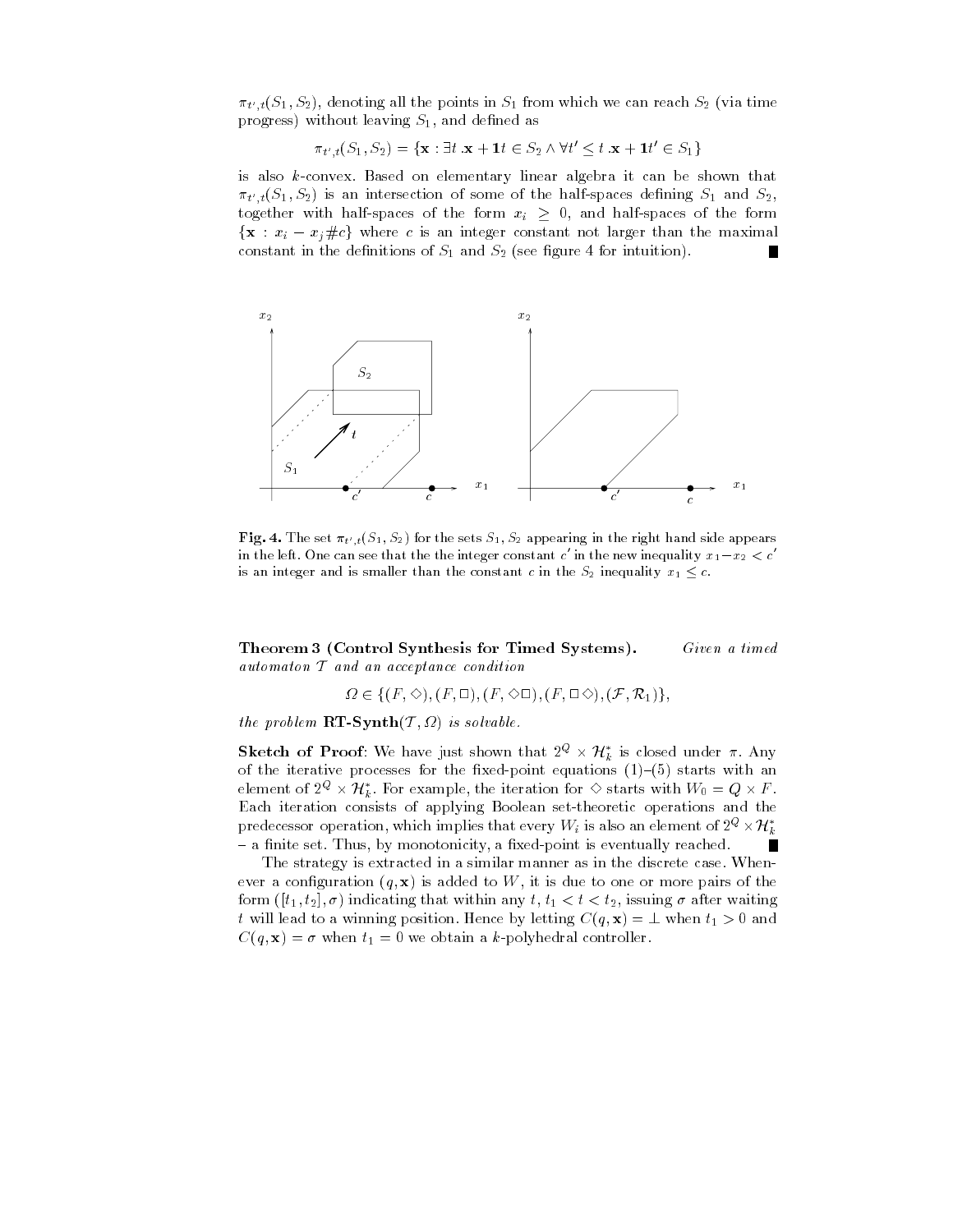### 5 Relation to Other Work

The problem of finding a winning strategy for finite and infinite games has a long history, and it lies in the intersection of Logic, Game Theory, Descriptive Set Theory and Program Synthesis- The pioneering constructive result in this area is due to Büchi and Landweber (see [BL69],  $[TB73]$   $[R72]$ ) where the winning strategy is extracted from the description of the game, in the case when the games regular- these games can be viewed as special case of a more general type of games expressed using Rabin's tree automata, introduced by Gurevich and Harrington Germany and Jutla Emerson and Jutla Emerson and Jutla Emerson and Jutla Emerson and Jutla Emers (over a richer language) to characterize winning states for games associated with such automata.

The idea that a reaction program can be viewed as a two viewed as a two viewed as a two viewed as a two viewed as a two viewed as a two viewed as a two viewed as a two viewed as a two viewed as a two viewed as a two viewe the program plays against the environment, attempting to maintain a temporal species and the best completed in Provide in Providence and ALW - and ALW - and ALW - and ALW - and ALW - and there that finding a winning strategy for such a game is tantamount to synthesizing a program for the module that guarantees to maintain the specication against an the chainstat inputs and their timing- with the nites algoes and the night rithms for such synthesis were presented, based on checking emptiness of tree automata- The area of innite games is still very active and mentioning all the results and contribution in this area is beyond the scope of this paper  $-$  [T94] is a good place to start.

Within the control community, Ramadge and Wonham  $\langle$ [RW87], [RW89]) have built an extensive automata theoretic framework RW for dening and solving control synthesis problems for discrete event systems- Thistle and Won ham TWa have proposed a xed point characterization for the winning states in an automaton game, and their approach is very close to ours in what concerns the discrete part- A similar characterization of controllability has been suggested by Le Borgne [LB93] in the context of dynamical systems over finite fields.

 $\mathcal{A}$ s for real time games and the RW framework for discrete time  $\mathcal{A}$ systems has been proposed in BW
- Unlike this approach we work in the timed automaton framework (suggested by Alur and Dill [AD94] and studied extensively by e-g-continuous entity is a continuous extensive that the continuous extensively in whose passage interacts with discrete transitions.

The only work within the RW framework on timed automata that we are aware of an international work discussions for where  $\mathbb{R}^n$  and working the state of  $\mathbb{R}^n$ theirs in the following aspects They adhere to the language oriented approach of RW while we prefer to develop a state oriented model which we believe to be more adequate for real time and hybrid systems because timed languages are not easy objects to work with- Secondly they solve the control problem by com pletely discretizing the timed automaton into a nite state automaton the region graph and then solve the discrete synthesis problem- This procedure can introduce an unnecessary blow up in the size of the system and international working *directly* on the timed automaton, makes only the discretizations necessary to solve the control problem.

The approach we have outlined can be extended immediately to treat hybrid